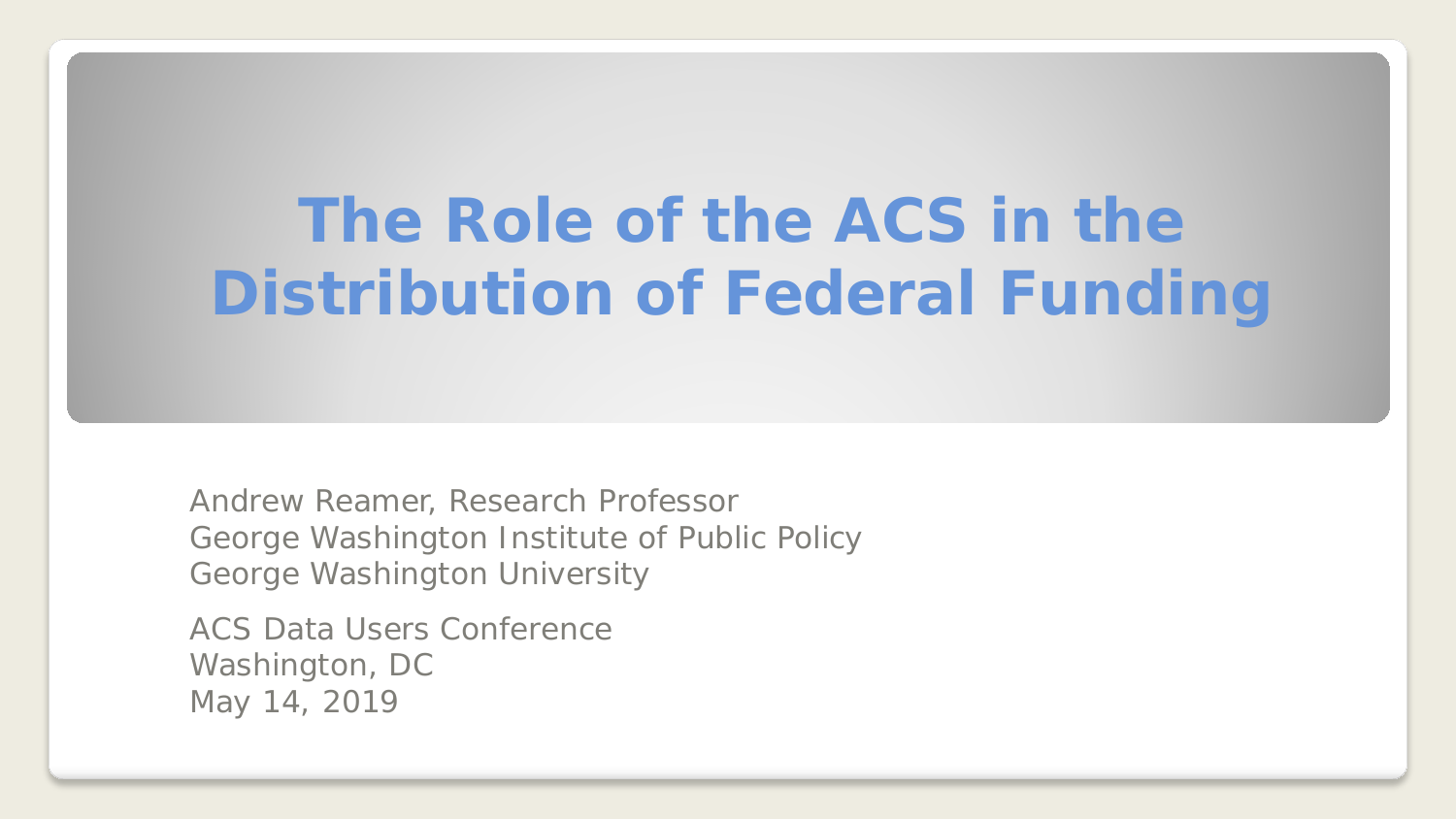# **Census-guided Federal Spending**

 Annually, 325 federal programs geographically distribute over \$900 billion on the basis of data derived from the decennial census.

• The fair, prudent distribution of funding is a function of the accuracy of the census.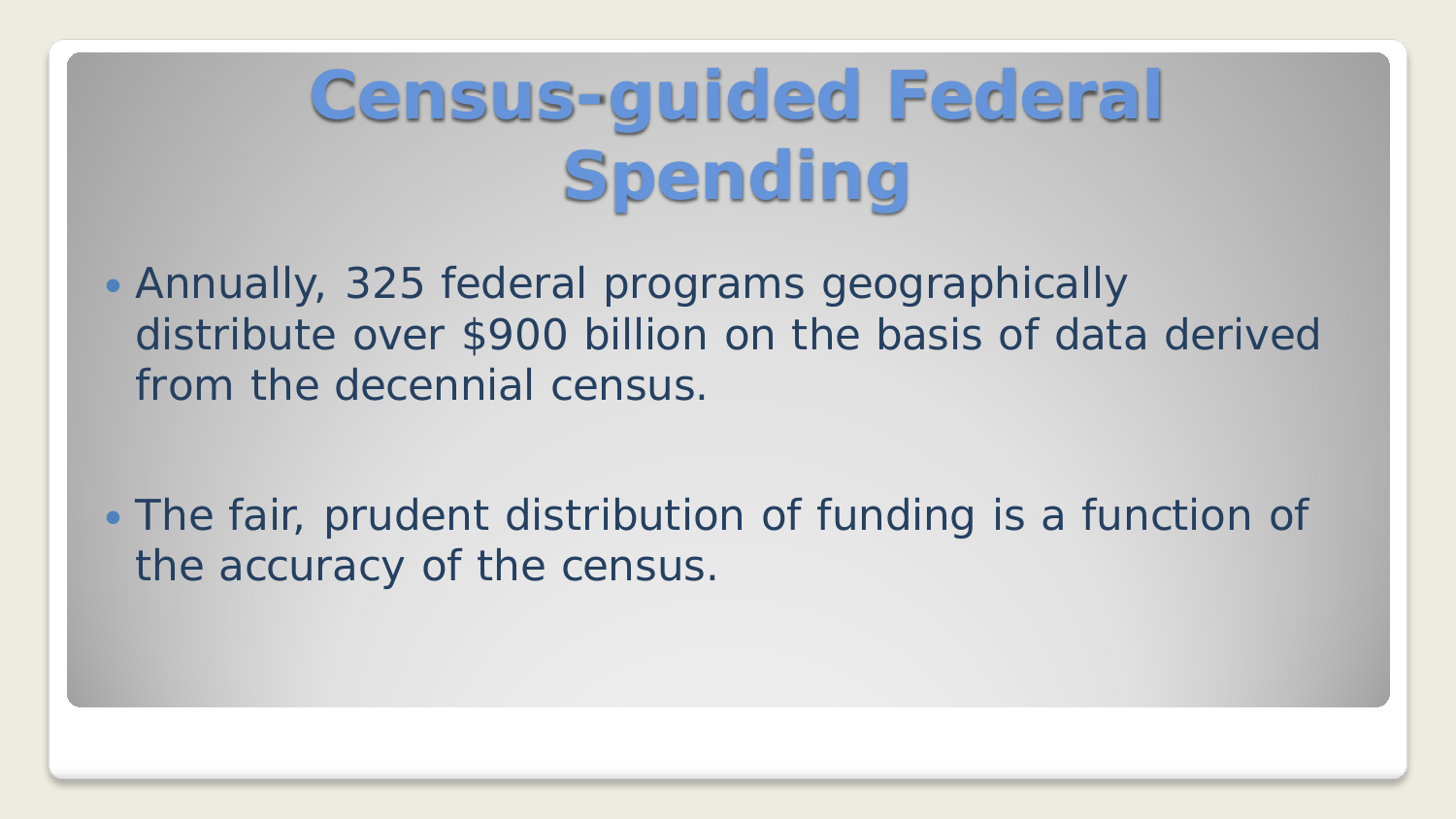#### **The ACS is the Current Incarnation of Rep. James Madison's Idea (1790)**

- [Congress] had now an opportunity of obtaining the most useful information for those who should hereafter be called upon to legislate for their country if this bill [Census Act of 1790] was extended so as to embrace some other objects besides the bare enumeration of the inhabitants; it would enable them to adapt the public measures to the particular circumstances of the community.
- [I]n order to accommodate our laws to the real situation of our constituents, we ought to be acquainted with that situation.
- If the plan was pursued in taking every future census, it would give [Congress] an opportunity of marking the progress of the society, and distinguishing the growth of every interest. This would furnish ground for many useful calculations.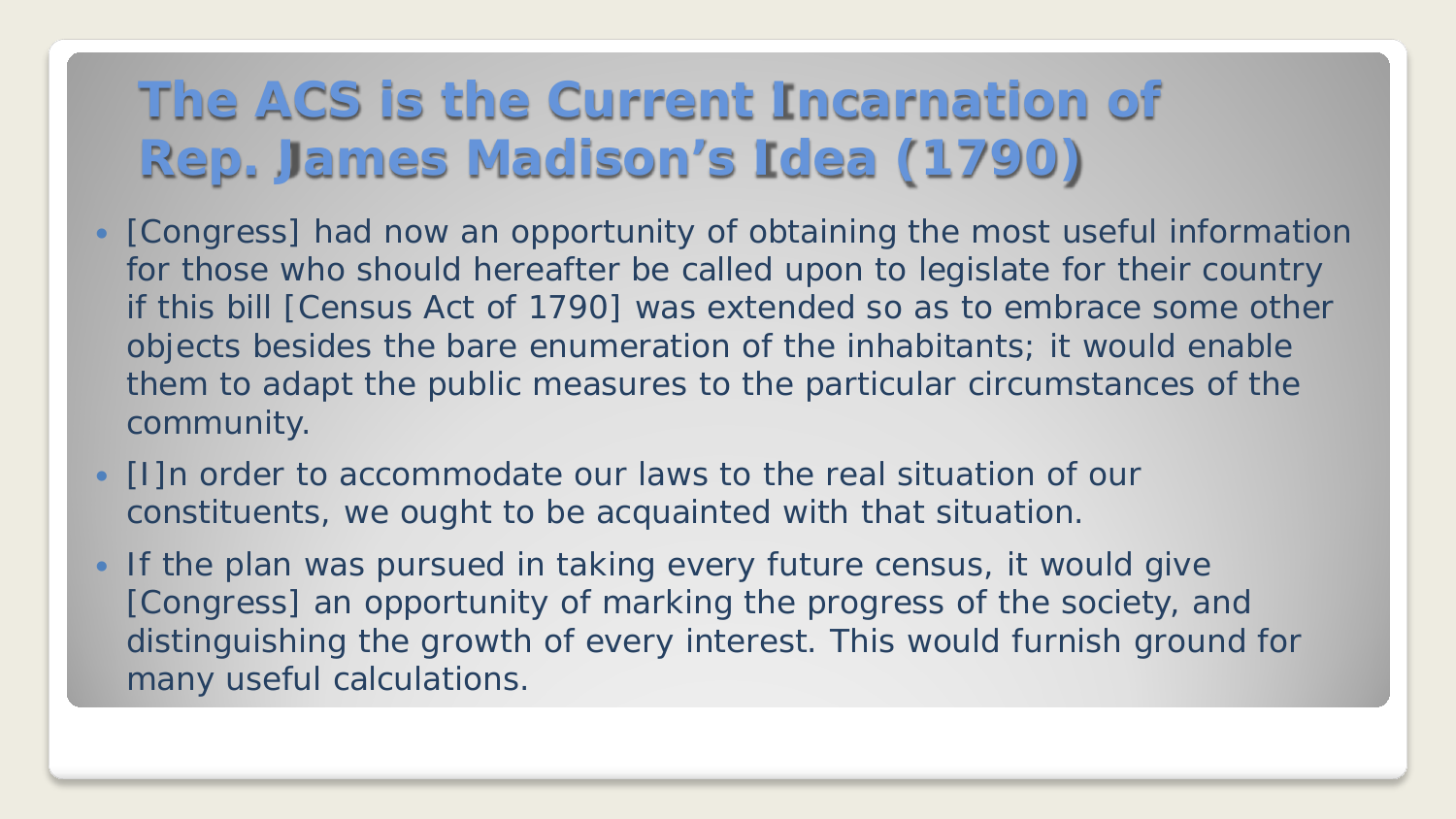#### **Census-Guided Federal Programs**

- About 325 federal programs rely on data derived from the decennial census to geographically distribute over \$900 billion annually. The three types of programs include:
	- Domestic financial assistance programs
		- Direct payments (e.g., Section 8)
		- Grants, primarily to state and local governments (e.g., CDBG, Medicaid)
		- Loans
		- Loan guarantees
	- Tax credit programs (e.g., Opportunity Zones)
	- Procurement preference programs (e.g., HUBZones)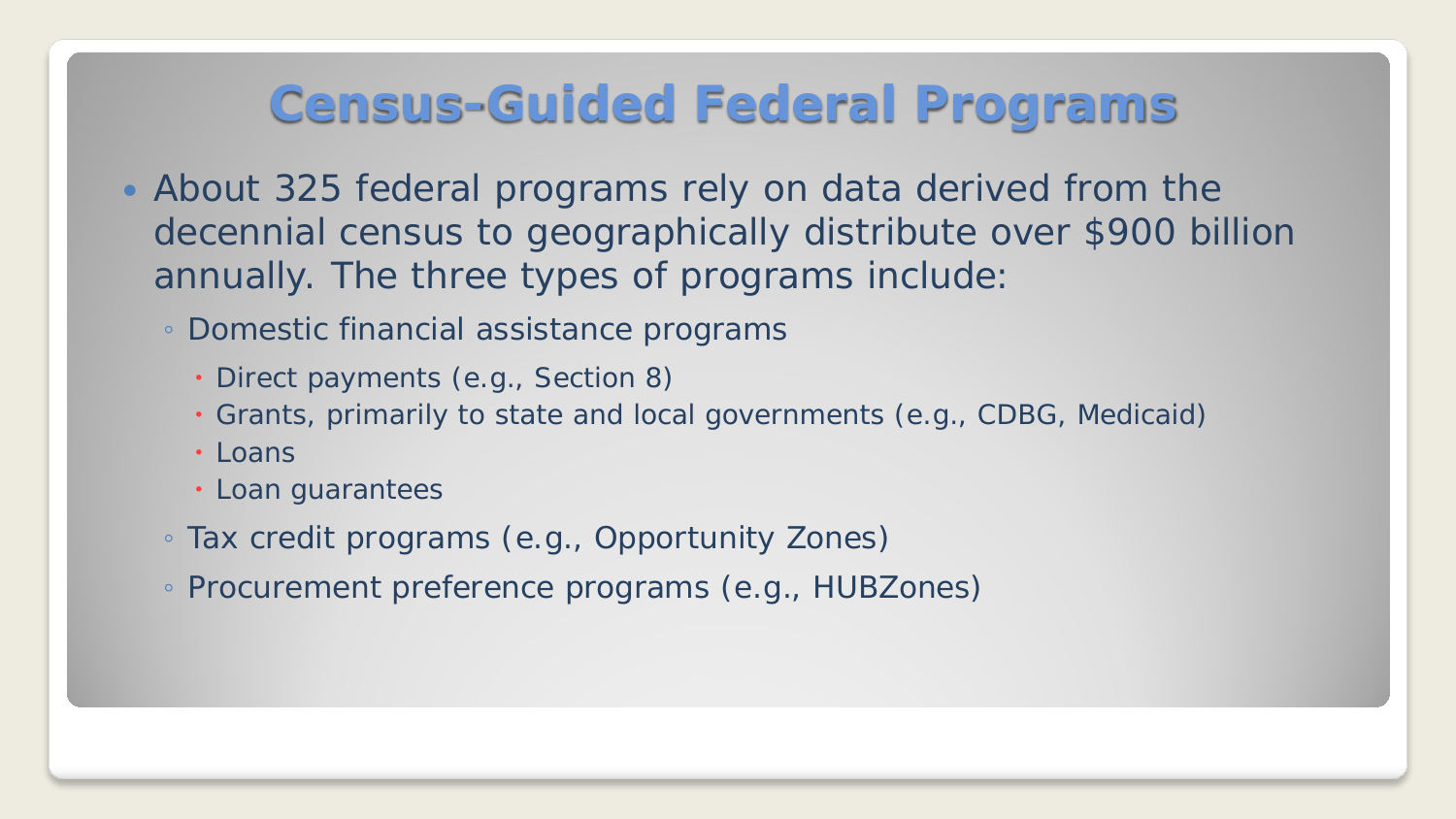#### **Census-Guided Federal Programs**

- Four uses of census-derived data to guide federal funding:
	- Determine eligibility (e.g, an urban area, households in poverty)
	- Geographically allocate funding to states and local areas by formula (e.g., state share of U.S. population) – **most sensitive to census accuracy**
	- Rank project applications (e.g., by poverty rate)
	- Set interest rates (e.g., by unemployment rate)
- Data collected in the decennial census are **rarely used** out of date, too few variables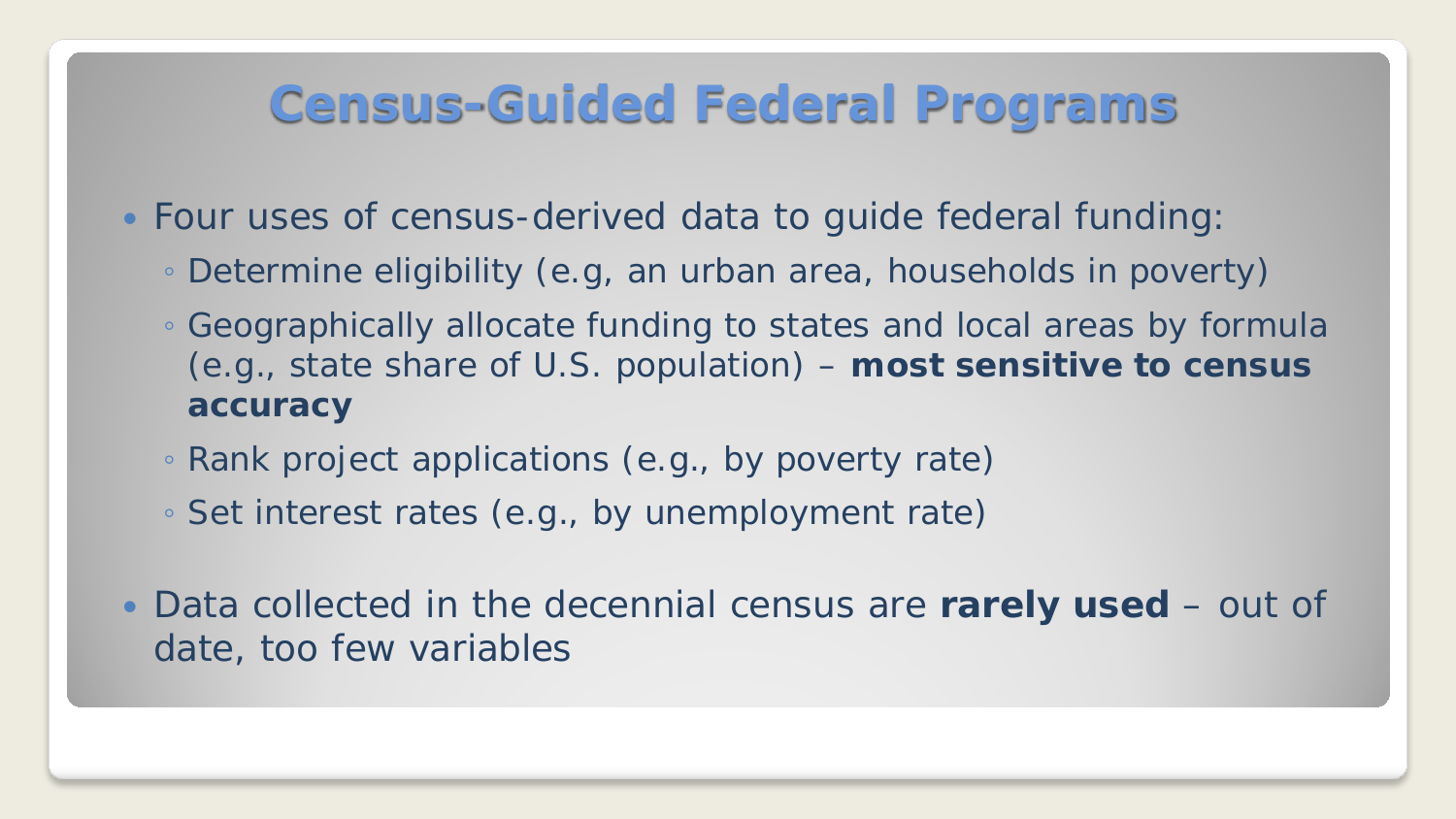#### **CENSUS-DERIVED DATASETS FOR DISTRIBUTING FEDERAL FUNDS**

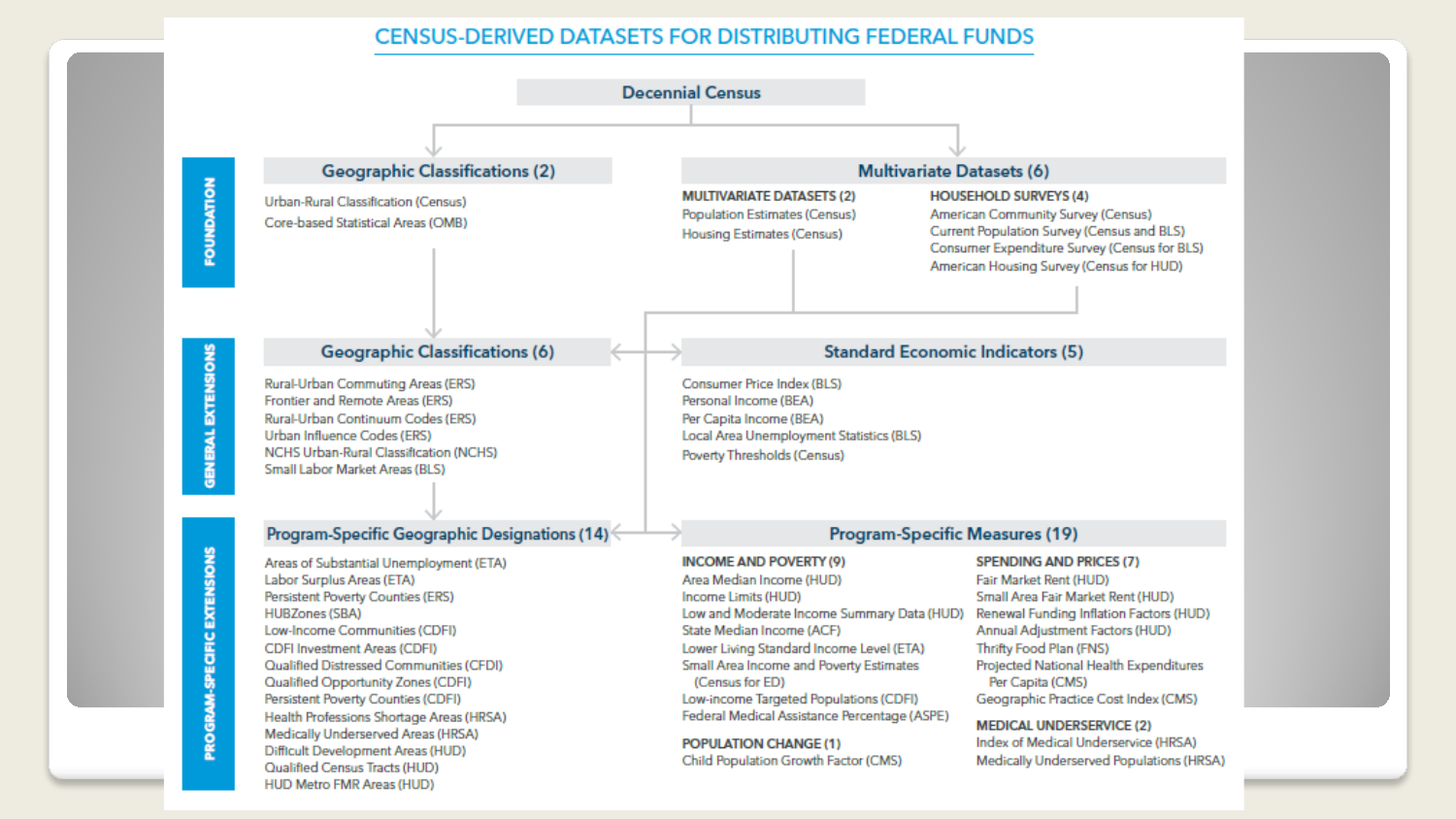#### **Uses of the ACS in Census-guided Federal Programs**

- Augmented Datasets
	- Population Estimates uses ACS for international inmigration
- Household Surveys
	- ACS used in sample design, weighting
- Geographic Classifications, Standard Economic Indicators, Program-specific Measures
	- Direct data uses include commuting, income, poverty, housing tenure, housing costs, housing conditions, unemployment, office rent
	- Indirect use Population Estimates, CBSAs
	- Sampling frame CPI Housing Survey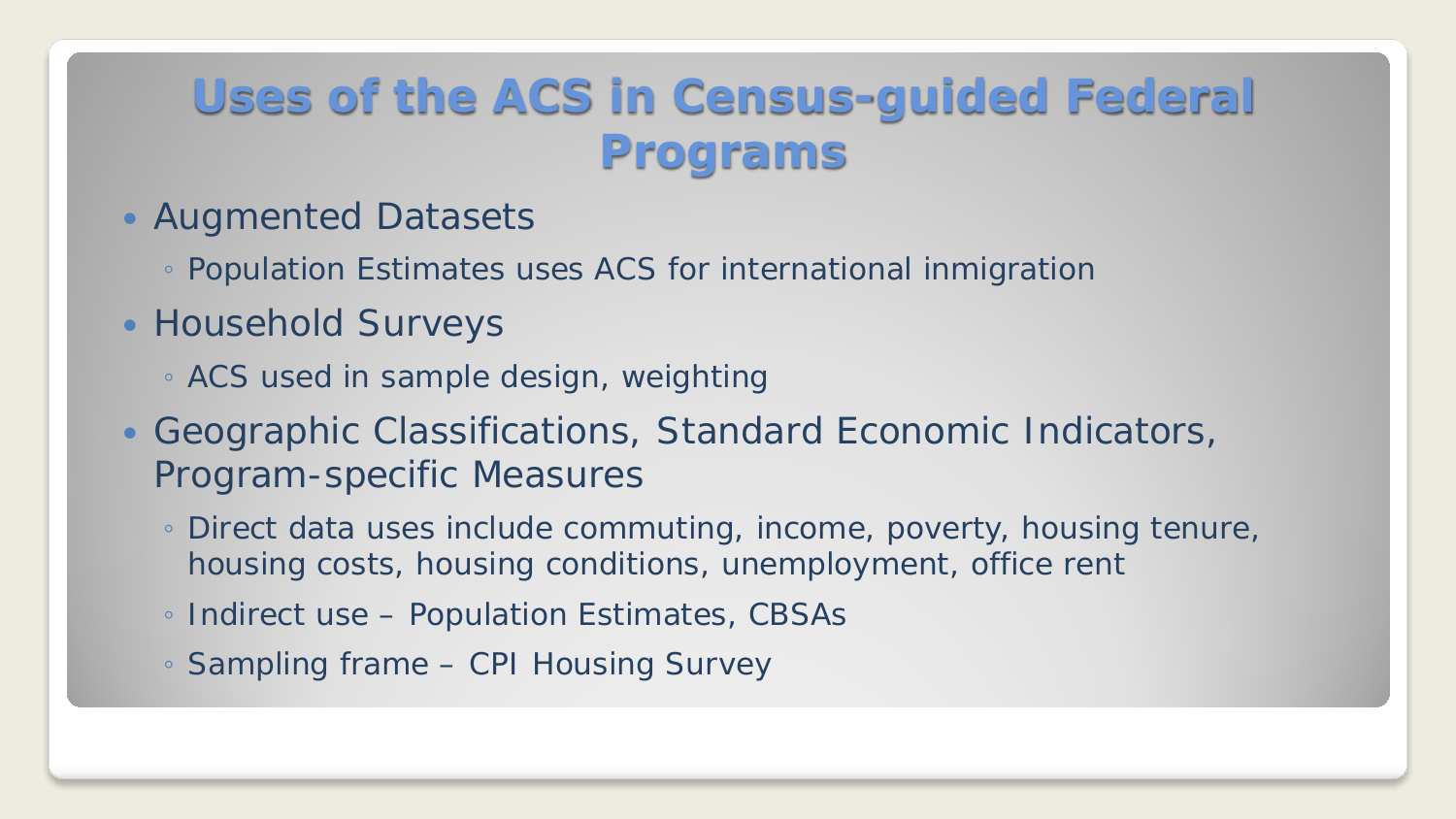### **Uses of the ACS in Census-guided Federal Programs**

- The ACS influences, directly or indirectly, the geographic allocation of funds for almost every censusguided programs.
- The fair, prudent geographic allocation of federal funds very much depends on the reliability of the ACS.
- This extensive reliance on the ACS is very much in keeping with James Madison's vision of the role of the census in guiding federal decision-making.